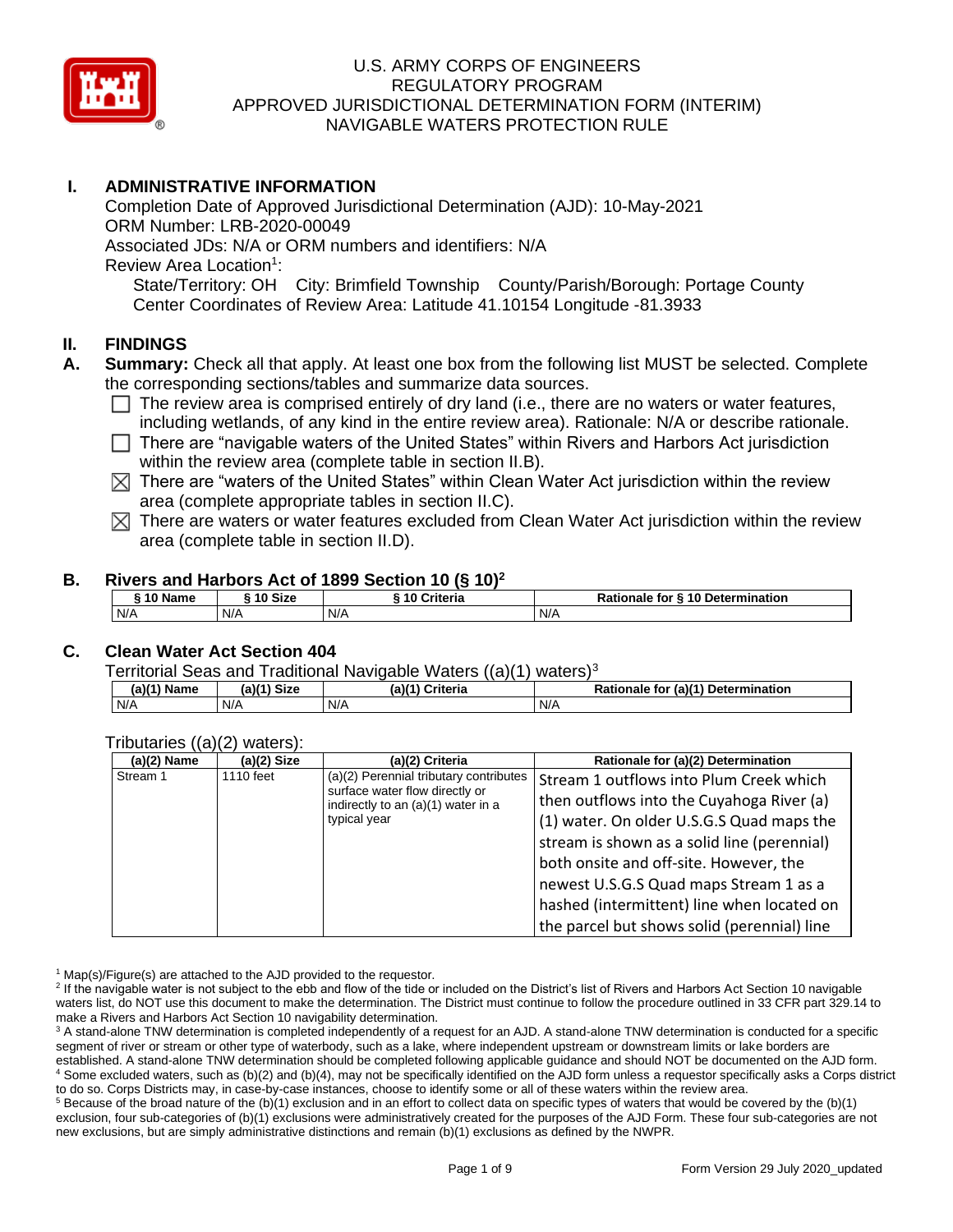

|  | offsite. Stream 1 starts on the western        |
|--|------------------------------------------------|
|  | parcel approximately 450 linear feet from      |
|  | the Tallmadge Road (southern parcel            |
|  | boundary) flowing out of a culvert heading     |
|  | in a north-east direction. It reaches          |
|  | Parliament Drive and continues due north       |
|  | until the edge northern parcel boundary is     |
|  | reached. It then goes into a culvert under     |
|  | Parliament Drive, daylights off parcel and     |
|  | continues in an easterly manner off parcel.    |
|  | In the natural areas of the stream, pools      |
|  | and riffles, an ordinary high-water mark,      |
|  | defined bed and bank, sediment sorting,        |
|  | and flow were observed both during             |
|  | consultant's original visit (November 5-7,     |
|  | 2019) as well as Corps visit (08-18-2020).     |
|  | Fish were also observed in several deeper      |
|  | riffles by consultant and Corp. This           |
|  | perennial stream indication was also           |
|  | supported by the APT run for the 08-18-        |
|  | 2020 date indicating that this date was        |
|  | during the drier than normal precipitation     |
|  | conditions, but flow was still observed.       |
|  | Therefore, un-named stream 1 was deemed        |
|  | a perennial stream due to these                |
|  | observations. Based upon a review of           |
|  | available information, it has been             |
|  | determined that Stream 1 is an (a)(2)          |
|  | Perennial tributary contributes surface        |
|  | water flow directly or indirectly to an (a)(1) |
|  | water in a typical year.                       |

Lakes and ponds, and impoundments of jurisdictional waters ((a)(3) waters):

| (a)(3) Name | <b>Size</b><br>(a)(3) | (a)(3) Criteria | Rationale for (a)(3) Determination |
|-------------|-----------------------|-----------------|------------------------------------|
| N/A         | N/A                   | N/A             | N/F                                |

Adjacent wetlands ((a)(4) waters):

 $1$  Map(s)/Figure(s) are attached to the AJD provided to the requestor.

<sup>2</sup> If the navigable water is not subject to the ebb and flow of the tide or included on the District's list of Rivers and Harbors Act Section 10 navigable waters list, do NOT use this document to make the determination. The District must continue to follow the procedure outlined in 33 CFR part 329.14 to make a Rivers and Harbors Act Section 10 navigability determination.

<sup>3</sup> A stand-alone TNW determination is completed independently of a request for an AJD. A stand-alone TNW determination is conducted for a specific segment of river or stream or other type of waterbody, such as a lake, where independent upstream or downstream limits or lake borders are established. A stand-alone TNW determination should be completed following applicable guidance and should NOT be documented on the AJD form. <sup>4</sup> Some excluded waters, such as (b)(2) and (b)(4), may not be specifically identified on the AJD form unless a requestor specifically asks a Corps district to do so. Corps Districts may, in case-by-case instances, choose to identify some or all of these waters within the review area.

 $5$  Because of the broad nature of the (b)(1) exclusion and in an effort to collect data on specific types of waters that would be covered by the (b)(1) exclusion, four sub-categories of (b)(1) exclusions were administratively created for the purposes of the AJD Form. These four sub-categories are not new exclusions, but are simply administrative distinctions and remain (b)(1) exclusions as defined by the NWPR.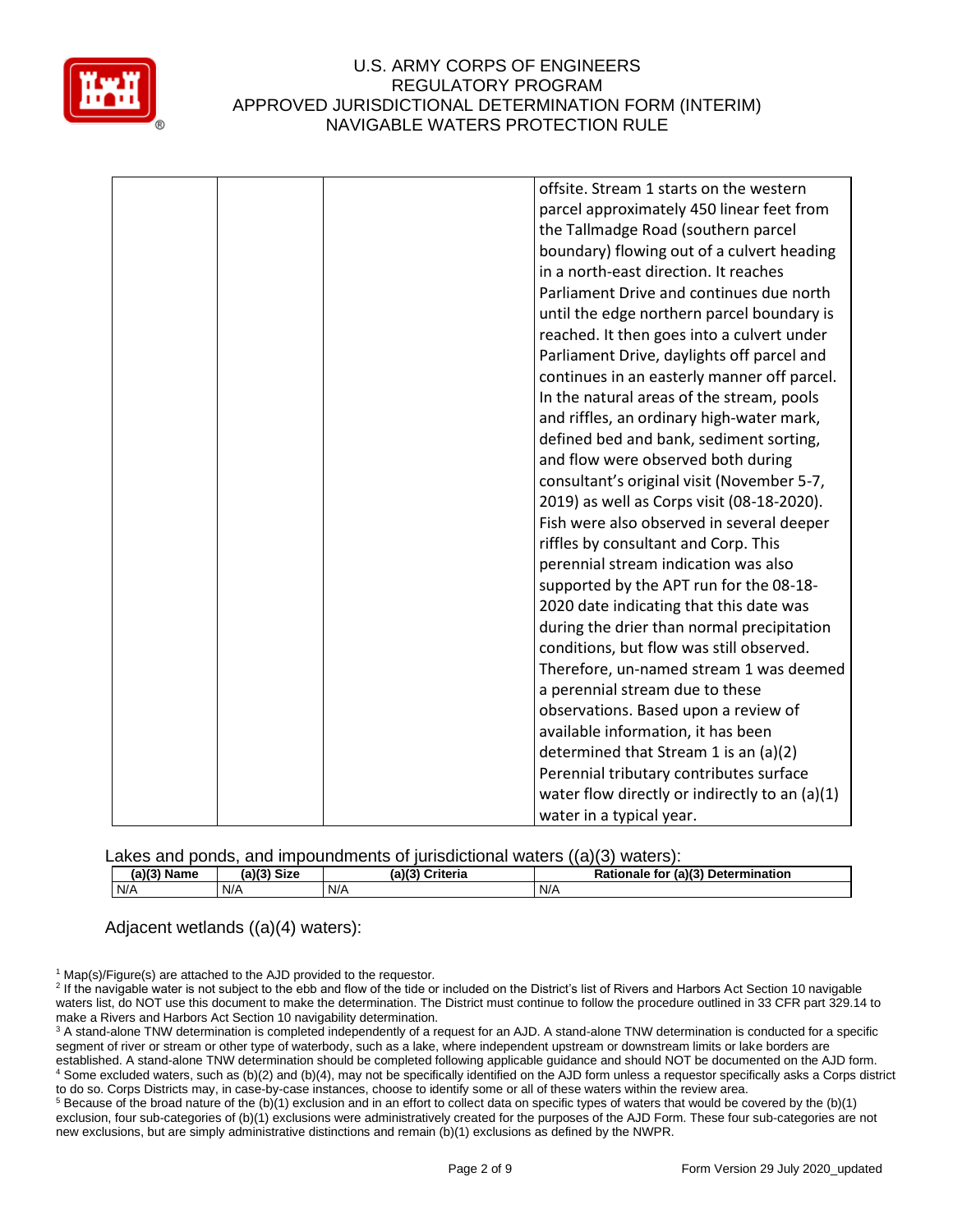

| (a)(4) Name | (a)(4) Size | (a)(4) Criteria                                    | Rationale for (a)(4) Determination             |
|-------------|-------------|----------------------------------------------------|------------------------------------------------|
| Wetland J   | 0.07 acres  | $(a)(4)$ Wetland abuts an $(a)(1)-(a)(3)$<br>water | Wetland J meets the definition of a wetland    |
|             |             |                                                    | and is located on the western parcel.          |
|             |             |                                                    | Wetland J was observed abutting Stream 1       |
|             |             |                                                    | during the site visit. During the site visit,  |
|             |             |                                                    | evidence of inundation from Stream 1 to        |
|             |             |                                                    | Wetland J was also observed by the             |
|             |             |                                                    | presence of sediment on leaves of wetland      |
|             |             |                                                    | vegetation and by saturated soil between       |
|             |             |                                                    | Wetland J to Stream 1. Based upon a review     |
|             |             |                                                    | of available information, it has been          |
|             |             |                                                    | determined that Wetland J is an (a)(4)         |
|             |             |                                                    | wetland that abuts an $(a)(1) - (a)(3)$ water. |
| Wetland K   | 0.29 acres  | $(a)(4)$ Wetland abuts an $(a)(1)-(a)(3)$<br>water | Wetland K meets the definition of a            |
|             |             |                                                    | wetland and is located on the eastern          |
|             |             |                                                    | parcel that extends offsite approximately      |
|             |             |                                                    | 220 LF north which abuts Stream 1.             |
|             |             |                                                    | Wetland K was observed directly abutting       |
|             |             |                                                    | Stream 1. Based upon a review of available     |
|             |             |                                                    | information, it has been determined that       |
|             |             |                                                    | Wetland K is an (a)(4) wetland that abuts an   |
|             |             |                                                    | $(a)(1) - (a)(3)$ water.                       |

# **D. Excluded Waters or Features**

#### Excluded waters  $((b)(1) - (b)(12))^4$ :

| XUIUUUU WALUIS ((D)(T) |                       | $ U $ $ L $ .               |                                                            |
|------------------------|-----------------------|-----------------------------|------------------------------------------------------------|
| <b>Exclusion Name</b>  | <b>Exclusion Size</b> | Exclusion <sup>5</sup>      | <b>Rationale for Exclusion Determination</b>               |
| <b>Wetland A</b>       | 0.1 acres             | (b)(1) Non-adjacent wetland | Wetland A meets the definition of a wetland and it is      |
|                        |                       |                             | located approximately 897 linear feet to the south of      |
|                        |                       |                             | Stream 1, an (a)(2) perennial tributary. Wetland A does    |
|                        |                       |                             | not abut an $(a)(1) - (a)(3)$ water and is located on the  |
|                        |                       |                             | eastern side of the parcel. A review of the Portage        |
|                        |                       |                             | County, Ohio GIS Web mapping Application using 2-          |
|                        |                       |                             | foot contour lines indicate that the elevation of Stream 1 |
|                        |                       |                             | is 6 to 12 feet below the elevation of Wetland A. The      |
|                        |                       |                             | Portage County, Ohio GIS Web Mapping Application           |
|                        |                       |                             | indicates that this wetland lies outside the FEMA 100-     |
|                        |                       |                             | year flood zone. There is no evidence of wrack lines,      |
|                        |                       |                             | sediment deposits or any other indications of flooding     |
|                        |                       |                             | from the Stream 1 into the wetland. Due to the height of   |
|                        |                       |                             | the creek and the distance of the wetland from Stream      |
|                        |                       |                             | 1, it has been determined that Wetland A is not            |
|                        |                       |                             | inundated by flooding from an $(a)(1)-(a)(3)$ water in a   |

<sup>1</sup> Map(s)/Figure(s) are attached to the AJD provided to the requestor.

<sup>2</sup> If the navigable water is not subject to the ebb and flow of the tide or included on the District's list of Rivers and Harbors Act Section 10 navigable waters list, do NOT use this document to make the determination. The District must continue to follow the procedure outlined in 33 CFR part 329.14 to make a Rivers and Harbors Act Section 10 navigability determination.

<sup>3</sup> A stand-alone TNW determination is completed independently of a request for an AJD. A stand-alone TNW determination is conducted for a specific segment of river or stream or other type of waterbody, such as a lake, where independent upstream or downstream limits or lake borders are established. A stand-alone TNW determination should be completed following applicable guidance and should NOT be documented on the AJD form. <sup>4</sup> Some excluded waters, such as (b)(2) and (b)(4), may not be specifically identified on the AJD form unless a requestor specifically asks a Corps district to do so. Corps Districts may, in case-by-case instances, choose to identify some or all of these waters within the review area.

 $5$  Because of the broad nature of the (b)(1) exclusion and in an effort to collect data on specific types of waters that would be covered by the (b)(1) exclusion, four sub-categories of (b)(1) exclusions were administratively created for the purposes of the AJD Form. These four sub-categories are not new exclusions, but are simply administrative distinctions and remain (b)(1) exclusions as defined by the NWPR.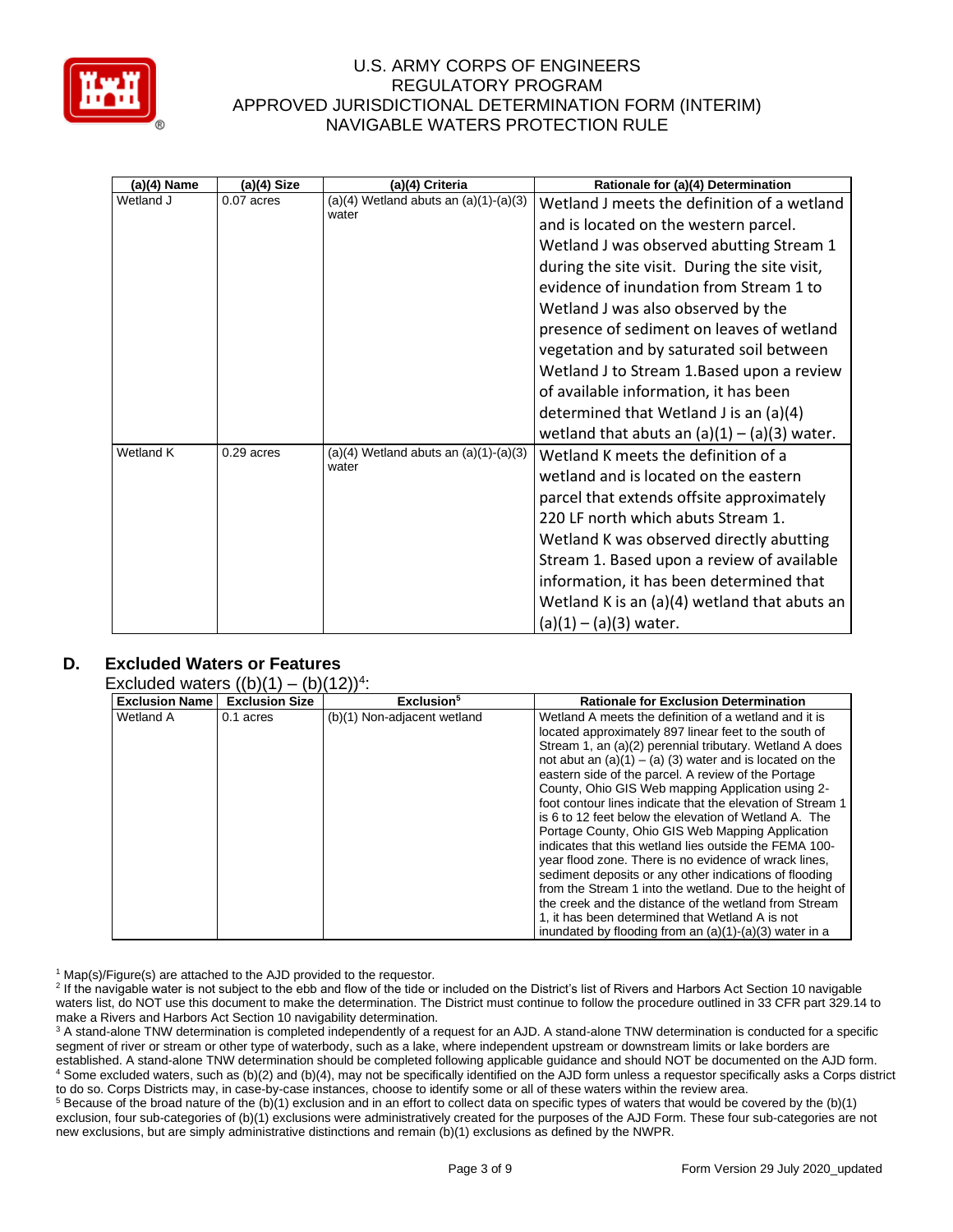

|                  |              |                             | typical year. There are no natural or artificial berms or<br>structures located between Wetland A and an (a)(1)-<br>(a)(3) water. It has been determined that that Wetland<br>A meets the Exclusion (b)(1) Non-adjacent wetland.                                                                                                                                                                                                                                                                                                                                                                                                                                                                                                                                                                                                                                                                                                                                                                                                                                                                                                                                                                                                                                                                                                                    |
|------------------|--------------|-----------------------------|-----------------------------------------------------------------------------------------------------------------------------------------------------------------------------------------------------------------------------------------------------------------------------------------------------------------------------------------------------------------------------------------------------------------------------------------------------------------------------------------------------------------------------------------------------------------------------------------------------------------------------------------------------------------------------------------------------------------------------------------------------------------------------------------------------------------------------------------------------------------------------------------------------------------------------------------------------------------------------------------------------------------------------------------------------------------------------------------------------------------------------------------------------------------------------------------------------------------------------------------------------------------------------------------------------------------------------------------------------|
| Wetland B        | $0.07$ acres | (b)(1) Non-adjacent wetland | Wetland B meets the definition of a wetland and it is<br>located approximately 470 linear feet to the south of<br>Stream 1, an (a)(2) perennial tributary. Stream 1 flows<br>to Plum Creek, an (a)(2) perennial tributary to<br>Cuyahoga River, an (a)(1) water. Wetland B does not<br>abut an $(a)(1) - (a)(3)$ water and is located on the<br>eastern side of the parcel. A review of the Portage<br>County, Ohio GIS Web mapping Application using 2-<br>foot contour lines indicate that the elevation of Stream 1<br>bottom to have a 6 to 12 feet elevation increase before<br>reaching elevations to Wetland B. The Portage County,<br>Ohio GIS Web Mapping Application indicates that this<br>wetland lies outside the FEMA 100-year flood zone.<br>There is no evidence of wrack lines, sediment deposits<br>or any other indications of flooding from Stream 1 that<br>is north and east of the wetland. Due to the height of<br>the creek and the distance of the wetland from Stream<br>1, it has been determined that Wetland B is not<br>inundated by flooding from an $(a)(1)-(a)(3)$ water in a<br>typical year. There are no natural or artificial berms or<br>structures located between Wetland B and an (a)(1)-<br>(a)(3) water. It has been determined that that Wetland<br>B meets the Exclusion (b)(1) Non-adjacent wetland. |
| Wetland C        | $0.59$ acres | (b)(1) Non-adjacent wetland | Wetland C meets the definition of a wetland and it is<br>located approximately 985 linear feet to the south of<br>Stream 1, an (a)(2) perennial tributary. Stream 1 flows<br>to Plum Creek, an (a)(2) perennial tributary to<br>Cuyahoga River, an (a)(1) water. Wetland C does not<br>abut an $(a)(1) - (a)(3)$ water and is located on the<br>eastern side of the parcel. A review of the Portage<br>County, Ohio GIS Web mapping Application using 2-<br>foot contour lines indicate that the elevation of Stream 1<br>bottom to have a 6 to 12 feet elevation increase before<br>reaching elevations to Wetland C. The Portage<br>County, Ohio GIS Web Mapping Application indicates<br>that this wetland lies outside the FEMA 100-year flood<br>zone. There is no evidence of wrack lines, sediment<br>deposits or any other indications of flooding from<br>Stream 1 that is north and east of the wetland. Due to<br>the height of the creek and the distance of the wetland<br>from Stream 1, it has been determined that Wetland C<br>is not inundated by flooding from an $(a)(1)-(a)(3)$ water<br>in a typical year. There are no natural or artificial berms<br>or structures located between Wetland C and an (a)(1)-<br>(a)(3) water. It has been determined that that Wetland<br>C meets the Exclusion (b)(1) Non-adjacent wetland. |
| <b>Wetland D</b> | 0.01 acres   | (b)(1) Non-adjacent wetland | Wetland D meets the definition of a wetland and it is<br>located approximately 1433 linear feet to the south of<br>Stream 1, an (a)(2) perennial tributary. Stream 1 flows                                                                                                                                                                                                                                                                                                                                                                                                                                                                                                                                                                                                                                                                                                                                                                                                                                                                                                                                                                                                                                                                                                                                                                          |

<sup>1</sup> Map(s)/Figure(s) are attached to the AJD provided to the requestor.

<sup>&</sup>lt;sup>2</sup> If the navigable water is not subject to the ebb and flow of the tide or included on the District's list of Rivers and Harbors Act Section 10 navigable waters list, do NOT use this document to make the determination. The District must continue to follow the procedure outlined in 33 CFR part 329.14 to make a Rivers and Harbors Act Section 10 navigability determination.

<sup>&</sup>lt;sup>3</sup> A stand-alone TNW determination is completed independently of a request for an AJD. A stand-alone TNW determination is conducted for a specific segment of river or stream or other type of waterbody, such as a lake, where independent upstream or downstream limits or lake borders are established. A stand-alone TNW determination should be completed following applicable guidance and should NOT be documented on the AJD form. <sup>4</sup> Some excluded waters, such as (b)(2) and (b)(4), may not be specifically identified on the AJD form unless a requestor specifically asks a Corps district to do so. Corps Districts may, in case-by-case instances, choose to identify some or all of these waters within the review area.

<sup>5</sup> Because of the broad nature of the (b)(1) exclusion and in an effort to collect data on specific types of waters that would be covered by the (b)(1) exclusion, four sub-categories of (b)(1) exclusions were administratively created for the purposes of the AJD Form. These four sub-categories are not new exclusions, but are simply administrative distinctions and remain (b)(1) exclusions as defined by the NWPR.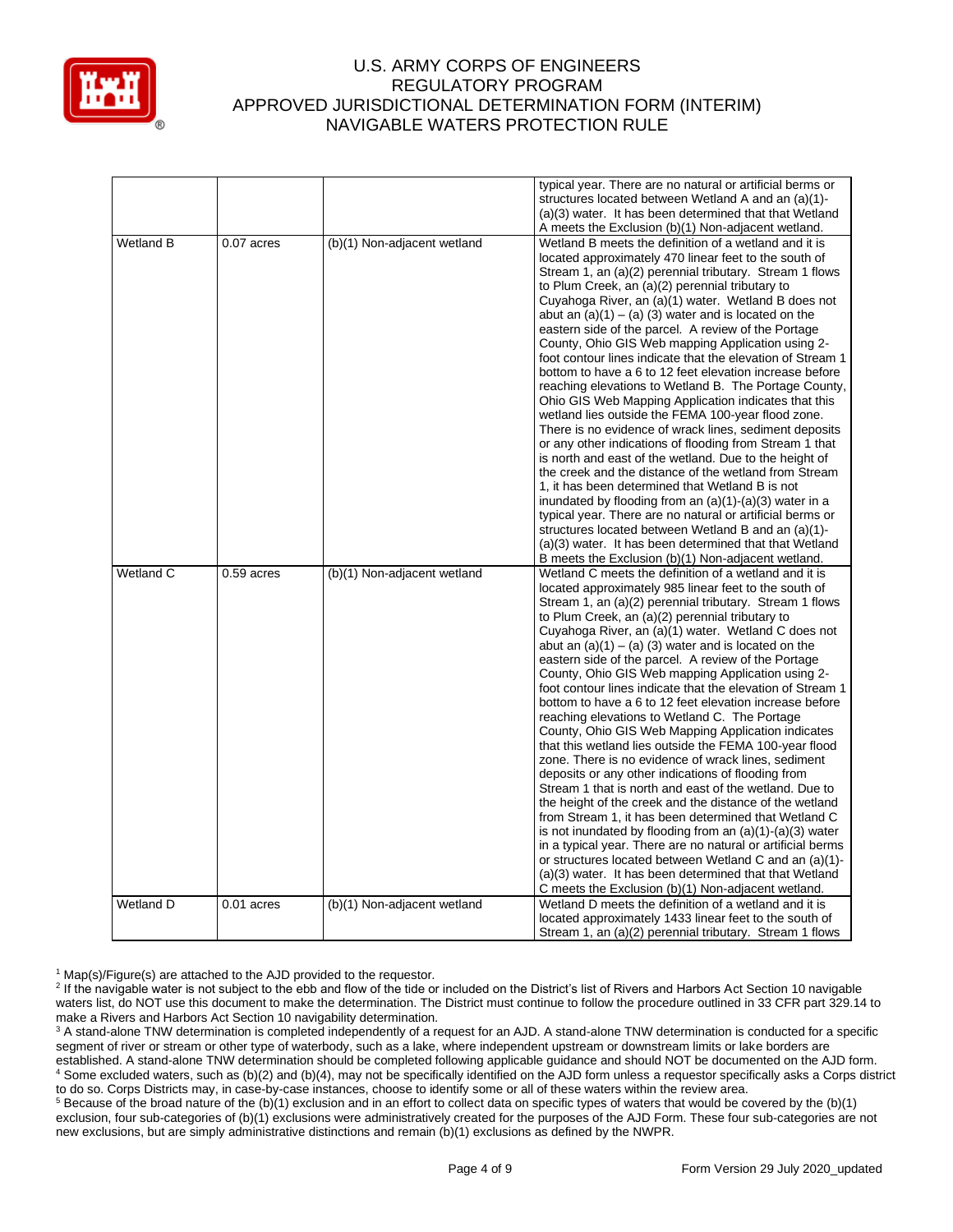

|           |              |                             | to Plum Creek, an (a)(2) perennial tributary to<br>Cuyahoga River, an (a)(1) water. Wetland D does not<br>abut an $(a)(1) - (a)(3)$ water and is located on the<br>eastern side of the parcel. A review of the Portage<br>County, Ohio GIS Web mapping Application using 2-<br>foot contour lines indicate that the elevation of Stream 1<br>bottom to have a 6 to 12 feet elevation increase before<br>reaching elevations to Wetland D. The Portage<br>County, Ohio GIS Web Mapping Application indicates<br>that this wetland lies outside the FEMA 100-year flood<br>zone. There is no evidence of wrack lines, sediment<br>deposits or any other indications of flooding from<br>Stream 1 that is north and east of the wetland. Due to<br>the height of the creek and the distance of the wetland<br>from Stream 1, it has been determined that Wetland D<br>is not inundated by flooding from an $(a)(1)-(a)(3)$ water<br>in a typical year. There are no natural or artificial berms<br>or structures located between Wetland D and an (a)(1)-<br>(a)(3) water. It has been determined that that Wetland<br>D meets the Exclusion (b)(1) Non-adjacent wetland.                                                                                                                                                                       |
|-----------|--------------|-----------------------------|----------------------------------------------------------------------------------------------------------------------------------------------------------------------------------------------------------------------------------------------------------------------------------------------------------------------------------------------------------------------------------------------------------------------------------------------------------------------------------------------------------------------------------------------------------------------------------------------------------------------------------------------------------------------------------------------------------------------------------------------------------------------------------------------------------------------------------------------------------------------------------------------------------------------------------------------------------------------------------------------------------------------------------------------------------------------------------------------------------------------------------------------------------------------------------------------------------------------------------------------------------------------------------------------------------------------------------------------|
| Wetland E | $0.64$ acres | (b)(1) Non-adjacent wetland | Wetland E meets the definition of a wetland and it is<br>located approximately 165 linear feet to the west of<br>Stream 1, an (a)(2) perennial tributary. Stream 1 flows<br>to Plum Creek, an (a)(2) perennial tributary to<br>Cuyahoga River, an (a)(1) water. Wetland E does not<br>abut an $(a)(1) - (a)(3)$ water and is located on the<br>western side of the parcel. A review of the Portage<br>County, Ohio GIS Web mapping Application using 2-<br>foot contour lines indicate that the elevation of Stream 1<br>bottom to have a 20 feet elevation increase before<br>reaching elevations to Wetland E. The Portage County,<br>Ohio GIS Web Mapping Application indicates that this<br>wetland lies outside the FEMA 100-year flood zone.<br>There is no evidence of wrack lines, sediment deposits<br>or any other indications of flooding from Stream 1 that<br>is north and east of the wetland. Due to the height of<br>the creek and the distance of the wetland from Stream<br>1 it has been determined that Wetland E is not<br>inundated by flooding from an $(a)(1)-(a)(3)$ water in a<br>typical year. There are no natural or artificial berms or<br>structures located between Wetland E and an (a)(1)-<br>(a)(3) water. It has been determined that that Wetland<br>E meets the Exclusion (b)(1) Non-adjacent wetland. |
| Wetland F | $0.04$ acres | (b)(1) Non-adjacent wetland | Wetland F meets the definition of a wetland and it is<br>located approximately 432 linear feet to the west of<br>Stream 1, an (a)(2) perennial tributary. Stream 1 flows<br>to Plum Creek, an (a)(2) perennial tributary to<br>Cuyahoga River, an (a)(1) water. Wetland F does not<br>abut an $(a)(1) - (a)(3)$ water and is located on the<br>western side of the parcel. A review of the Portage<br>County, Ohio GIS Web mapping Application using 2-<br>foot contour lines indicate that the elevation of Stream 1<br>bottom to have a 26 feet elevation increase before                                                                                                                                                                                                                                                                                                                                                                                                                                                                                                                                                                                                                                                                                                                                                                  |

<sup>1</sup> Map(s)/Figure(s) are attached to the AJD provided to the requestor.

<sup>5</sup> Because of the broad nature of the (b)(1) exclusion and in an effort to collect data on specific types of waters that would be covered by the (b)(1) exclusion, four sub-categories of (b)(1) exclusions were administratively created for the purposes of the AJD Form. These four sub-categories are not new exclusions, but are simply administrative distinctions and remain (b)(1) exclusions as defined by the NWPR.

<sup>&</sup>lt;sup>2</sup> If the navigable water is not subject to the ebb and flow of the tide or included on the District's list of Rivers and Harbors Act Section 10 navigable waters list, do NOT use this document to make the determination. The District must continue to follow the procedure outlined in 33 CFR part 329.14 to make a Rivers and Harbors Act Section 10 navigability determination.

<sup>&</sup>lt;sup>3</sup> A stand-alone TNW determination is completed independently of a request for an AJD. A stand-alone TNW determination is conducted for a specific segment of river or stream or other type of waterbody, such as a lake, where independent upstream or downstream limits or lake borders are established. A stand-alone TNW determination should be completed following applicable guidance and should NOT be documented on the AJD form. <sup>4</sup> Some excluded waters, such as (b)(2) and (b)(4), may not be specifically identified on the AJD form unless a requestor specifically asks a Corps district to do so. Corps Districts may, in case-by-case instances, choose to identify some or all of these waters within the review area.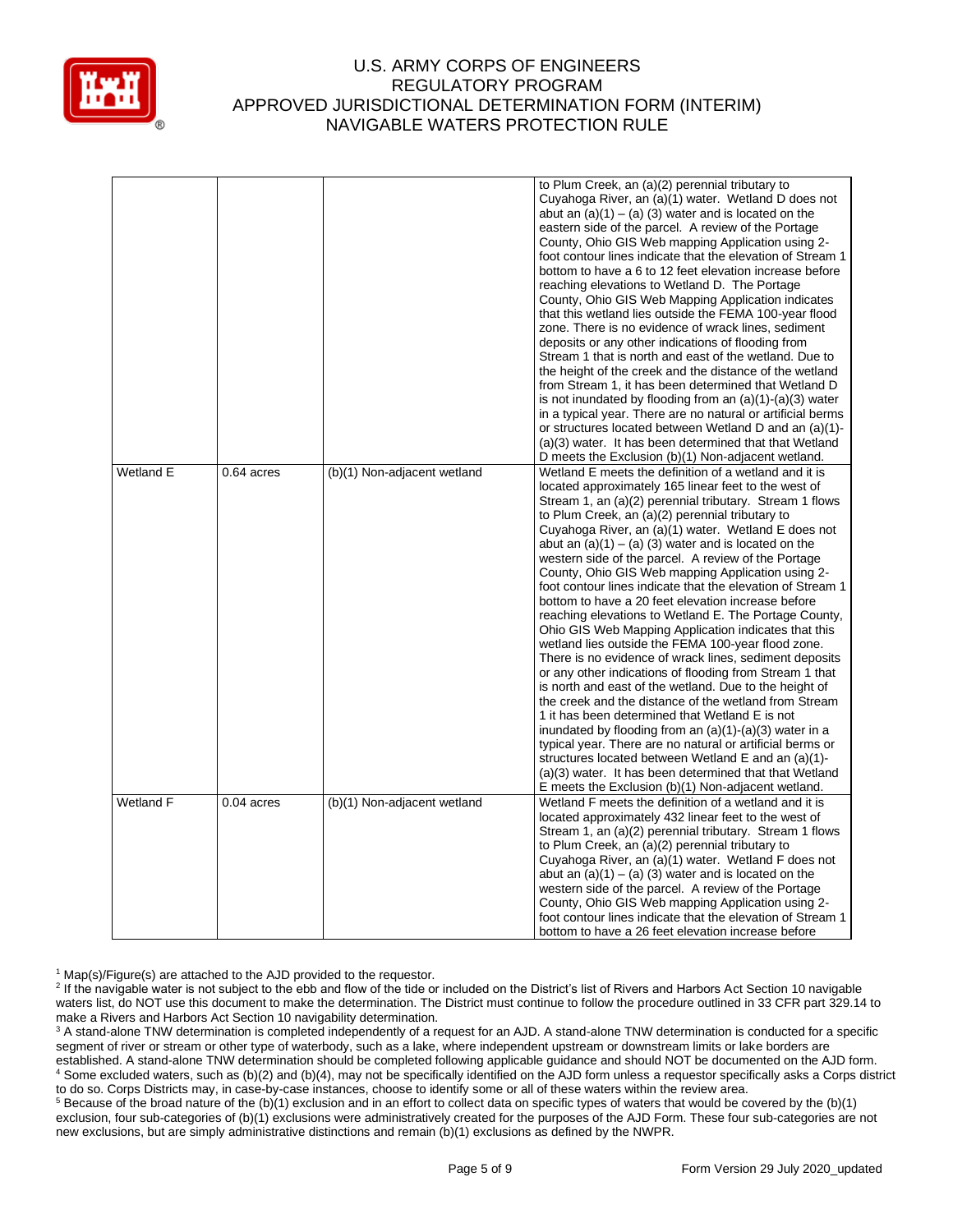

|           |              |                             | reaching elevations to Wetland F. The Portage County,<br>Ohio GIS Web Mapping Application indicates that this<br>wetland lies outside the FEMA 100-year flood zone.<br>There is no evidence of wrack lines, sediment deposits<br>or any other indications of flooding from the Stream 1<br>that is north and east of the wetland. Due to the height<br>of the creek and the distance of the wetland from the<br>Stream 1, it has been determined that Wetland F is not<br>inundated by flooding from an (a)(1)-(a)(3) water in a<br>typical year. There are no natural or artificial berms or<br>structures located between Wetland F and an (a)(1)-<br>(a)(3) water. It has been determined that that Wetland<br>F meets the Exclusion (b)(1) Non-adjacent wetland.                                                                                                                                                                                                                                                                                                                                                                                                                                                                                                                                                                                  |
|-----------|--------------|-----------------------------|-------------------------------------------------------------------------------------------------------------------------------------------------------------------------------------------------------------------------------------------------------------------------------------------------------------------------------------------------------------------------------------------------------------------------------------------------------------------------------------------------------------------------------------------------------------------------------------------------------------------------------------------------------------------------------------------------------------------------------------------------------------------------------------------------------------------------------------------------------------------------------------------------------------------------------------------------------------------------------------------------------------------------------------------------------------------------------------------------------------------------------------------------------------------------------------------------------------------------------------------------------------------------------------------------------------------------------------------------------|
| Wetland G | $0.28$ acres | (b)(1) Non-adjacent wetland | Wetland G meets the definition of a wetland and it is<br>located approximately 360 linear feet to the west of<br>Stream 1, an (a)(2) perennial tributary. Stream 1 flows<br>to Plum Creek, an (a)(2) perennial tributary to<br>Cuyahoga River, an (a)(1) water. Wetland G does not<br>abut an $(a)(1) - (a)(3)$ water and is located on the<br>western side of the parcel. A review of the Portage<br>County, Ohio GIS Web mapping Application using 2-<br>foot contour lines indicate that the elevation of Stream 1<br>bottom to have a 12 feet elevation increase before<br>reaching elevations to Wetland G. The Portage County,<br>Ohio GIS Web Mapping Application indicates that this<br>wetland lies outside the FEMA 100-year flood zone.<br>There is no evidence of wrack lines, sediment deposits<br>or any other indications of flooding from the Stream 1<br>that is north and east of the wetland. Due to the height<br>of the creek and the distance of the wetland from the<br>Stream 1, it has been determined that Wetland G is not<br>inundated by flooding from an $(a)(1)-(a)(3)$ water in a<br>typical year. There are no natural or artificial berms or<br>structures located between Wetland G and an (a)(1)-<br>(a)(3) water. It has been determined that that Wetland<br>G meets the Exclusion (b)(1) Non-adjacent wetland. |
| Wetland H | $0.14$ acres | (b)(1) Non-adjacent wetland | Wetland H meets the definition of a wetland and it is<br>located approximately 340 linear feet to the west of<br>Stream 1, an (a)(2) perennial tributary. Stream 1 flows<br>to Plum Creek, an (a)(2) perennial tributary to<br>Cuyahoga River, an (a)(1) water. Wetland H does not<br>abut an $(a)(1) - (a)(3)$ water and is located on the<br>western side of the parcel. A review of the Portage<br>County, Ohio GIS Web mapping Application using 2-<br>foot contour lines indicate that the elevation of Stream 1<br>bottom to have a 12 feet elevation increase before<br>reaching elevations to Wetland H. The Portage County,<br>Ohio GIS Web Mapping Application indicates that this<br>wetland lies outside the FEMA 100-year flood zone.<br>There is no evidence of wrack lines, sediment deposits<br>or any other indications of flooding from the Stream 1<br>that is north and east of the wetland. Due to the height<br>of the creek and the distance of the wetland from the                                                                                                                                                                                                                                                                                                                                                           |

<sup>1</sup> Map(s)/Figure(s) are attached to the AJD provided to the requestor.

<sup>2</sup> If the navigable water is not subject to the ebb and flow of the tide or included on the District's list of Rivers and Harbors Act Section 10 navigable waters list, do NOT use this document to make the determination. The District must continue to follow the procedure outlined in 33 CFR part 329.14 to make a Rivers and Harbors Act Section 10 navigability determination.

<sup>3</sup> A stand-alone TNW determination is completed independently of a request for an AJD. A stand-alone TNW determination is conducted for a specific segment of river or stream or other type of waterbody, such as a lake, where independent upstream or downstream limits or lake borders are established. A stand-alone TNW determination should be completed following applicable guidance and should NOT be documented on the AJD form. <sup>4</sup> Some excluded waters, such as (b)(2) and (b)(4), may not be specifically identified on the AJD form unless a requestor specifically asks a Corps district to do so. Corps Districts may, in case-by-case instances, choose to identify some or all of these waters within the review area.

<sup>5</sup> Because of the broad nature of the (b)(1) exclusion and in an effort to collect data on specific types of waters that would be covered by the (b)(1) exclusion, four sub-categories of (b)(1) exclusions were administratively created for the purposes of the AJD Form. These four sub-categories are not new exclusions, but are simply administrative distinctions and remain (b)(1) exclusions as defined by the NWPR.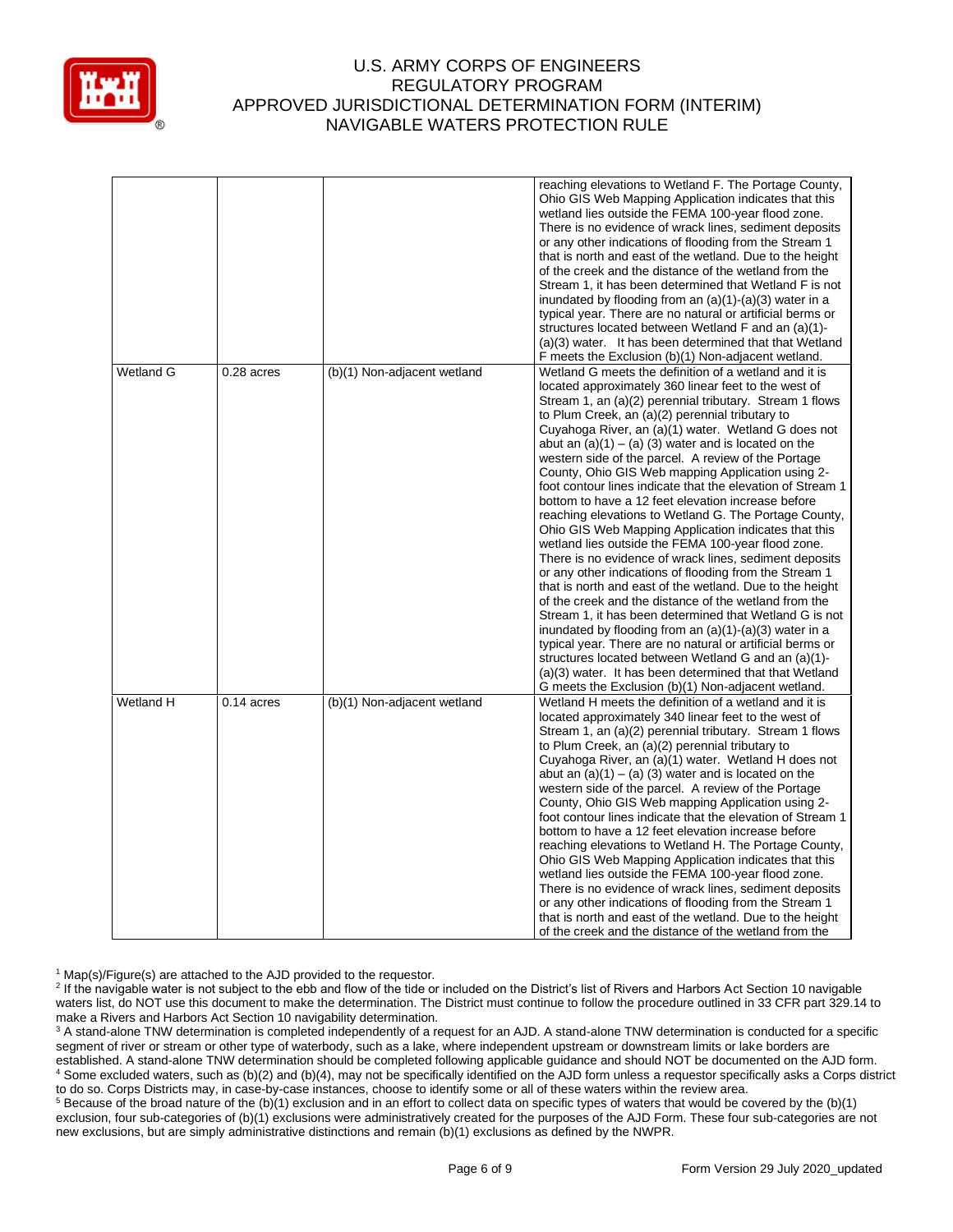

|                        |                |                                                                                             | Stream 1, it has been determined that Wetland H is not<br>inundated by flooding from an (a)(1)-(a)(3) water in a<br>typical year. There are no natural or artificial berms or<br>structures located between Wetland H and an (a)(1)-<br>(a)(3) water. It has been determined that that Wetland<br>H meets the Exclusion (b)(1) Non-adjacent wetland.                                                                                                                                                                                                                                                                                                                                                                                                                                                                                                                                                                                                                                                                                                                                                                                                                                                                                                                                                                                                  |
|------------------------|----------------|---------------------------------------------------------------------------------------------|-------------------------------------------------------------------------------------------------------------------------------------------------------------------------------------------------------------------------------------------------------------------------------------------------------------------------------------------------------------------------------------------------------------------------------------------------------------------------------------------------------------------------------------------------------------------------------------------------------------------------------------------------------------------------------------------------------------------------------------------------------------------------------------------------------------------------------------------------------------------------------------------------------------------------------------------------------------------------------------------------------------------------------------------------------------------------------------------------------------------------------------------------------------------------------------------------------------------------------------------------------------------------------------------------------------------------------------------------------|
| Wetland I              | $0.18$ acres   | (b)(1) Non-adjacent wetland                                                                 | Wetland I meets the definition of a wetland and it is<br>located approximately 250 linear feet to the west of<br>Stream 1, an (a)(2) perennial tributary. Stream 1 flows<br>to Plum Creek, an (a)(2) perennial tributary to<br>Cuyahoga River, an (a)(1) water. Wetland I does not<br>abut an $(a)(1) - (a)(3)$ water and is located on the<br>western side of the parcel. A review of the Portage<br>County, Ohio GIS Web mapping Application using 2-<br>foot contour lines indicate that the elevation of Stream 1<br>bottom to have a 10 feet elevation increase before<br>reaching elevations to Wetland I. The Portage County,<br>Ohio GIS Web Mapping Application indicates that this<br>wetland lies outside the FEMA 100-year flood zone.<br>There is no evidence of wrack lines, sediment deposits<br>or any other indications of flooding from the Stream 1<br>that is north and east of the wetland. Due to the height<br>of the creek and the distance of the wetland from the<br>Stream 1, it has been determined that Wetland I is not<br>inundated by flooding from an $(a)(1)-(a)(3)$ water in a<br>typical year. There are no natural or artificial berms or<br>structures located between Wetland I and an (a)(1)-<br>(a)(3) water. It has been determined that that Wetland<br>H meets the Exclusion (b)(1) Non-adjacent wetland. |
| Erosional<br>Feature 1 | 50 Linear Feet | (b)(3) Ephemeral feature, including<br>an ephemeral stream, swale, gully,<br>rill, or pool. | Erosional Feature 1 is located in upland woods<br>between Wetland E and Stream 1. Erosional Feature 1<br>does not have a defined bed and bank, ordinary high<br>water mark and water was not observed flowing in the<br>feature on either 11-15-2019 during normal<br>precipitation conditions or 8-18-2020 during than drier<br>than normal conditions. It may receive additional water<br>from the upland housing development and roadside<br>ditch Based upon these observations, it has been<br>determined that that Erosional Feature 1 meets the<br>Exclusion (b)(3) Ephemeral feature, including an<br>ephemeral stream, swale, gully, rill, or pool.                                                                                                                                                                                                                                                                                                                                                                                                                                                                                                                                                                                                                                                                                          |

# **III. SUPPORTING INFORMATION**

- **A. Select/enter all resources** that were used to aid in this determination and attach data/maps to this document and/or references/citations in the administrative record, as appropriate.
	- **\_X\_** Information submitted by, or on behalf of, the applicant/consultant: *Title(s) and date(s). Wetland and Watercourse Delineation Report, Proposed Brimfield Commercial Development Property, Brimfield Township, Portage County, Ohio, Brimfield Development Company, Ltd, January 2020*

This information *IS* sufficient for purposes of this AJD.

 $1$  Map(s)/Figure(s) are attached to the AJD provided to the requestor.

<sup>&</sup>lt;sup>2</sup> If the navigable water is not subject to the ebb and flow of the tide or included on the District's list of Rivers and Harbors Act Section 10 navigable waters list, do NOT use this document to make the determination. The District must continue to follow the procedure outlined in 33 CFR part 329.14 to make a Rivers and Harbors Act Section 10 navigability determination.

<sup>&</sup>lt;sup>3</sup> A stand-alone TNW determination is completed independently of a request for an AJD. A stand-alone TNW determination is conducted for a specific segment of river or stream or other type of waterbody, such as a lake, where independent upstream or downstream limits or lake borders are established. A stand-alone TNW determination should be completed following applicable guidance and should NOT be documented on the AJD form. <sup>4</sup> Some excluded waters, such as (b)(2) and (b)(4), may not be specifically identified on the AJD form unless a requestor specifically asks a Corps district to do so. Corps Districts may, in case-by-case instances, choose to identify some or all of these waters within the review area.

 $5$  Because of the broad nature of the (b)(1) exclusion and in an effort to collect data on specific types of waters that would be covered by the (b)(1) exclusion, four sub-categories of (b)(1) exclusions were administratively created for the purposes of the AJD Form. These four sub-categories are not new exclusions, but are simply administrative distinctions and remain (b)(1) exclusions as defined by the NWPR.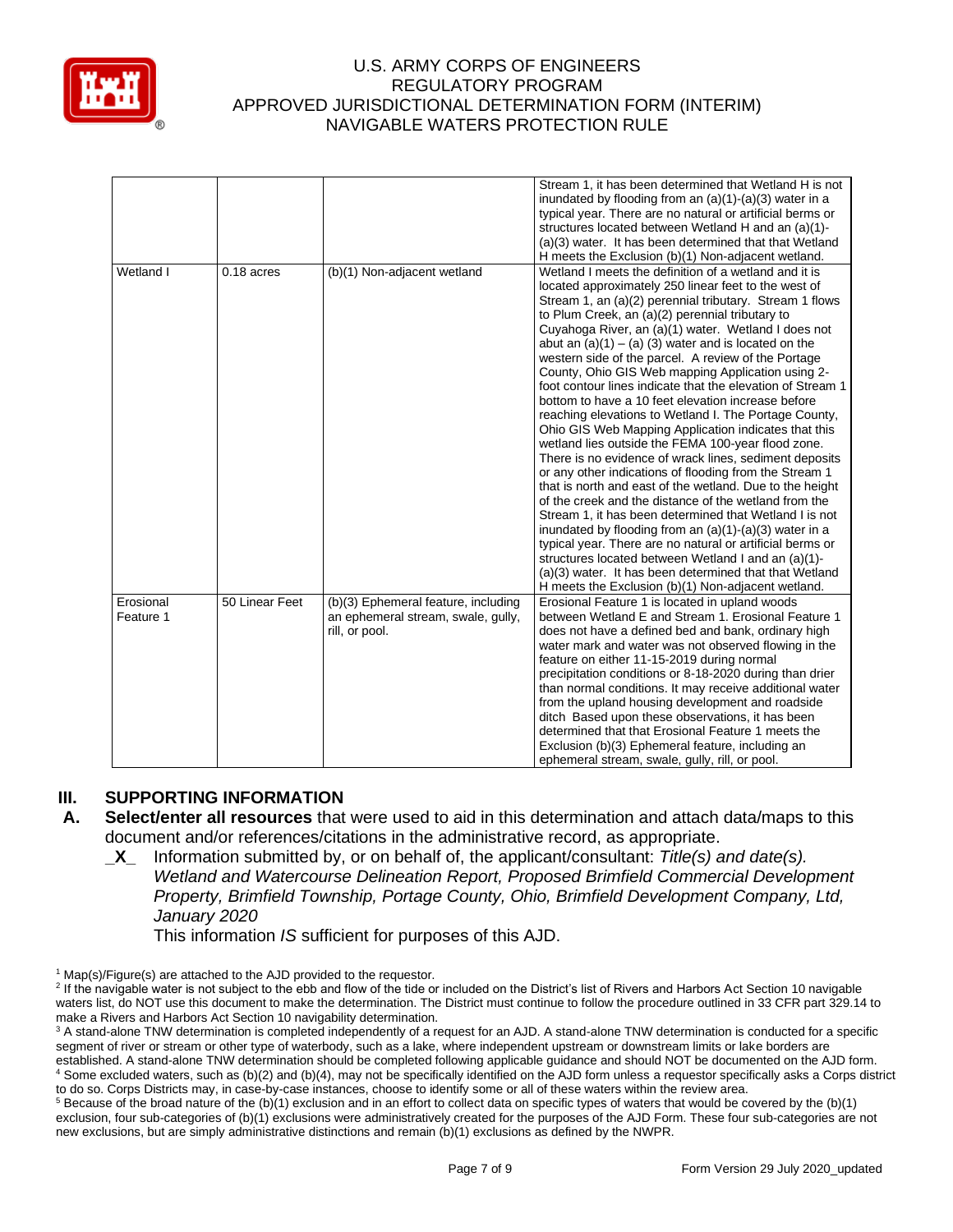

Rationale: *N/A*  **\_\_\_** Data sheets prepared by the Corps: *Title(s) and/or date(s).*

- **\_\_X** Photographs: *(aerial and other)* Photographs submitted with the Wetland Delineation Report
- **\_X\_** Corps Site visit(s) conducted on: *Date(s).18-Aug-2020*

**\_\_\_** Previous Jurisdictional Determinations (AJDs or PJDs): *ORM Number(s) and date(s).*

- **\_X\_** Antecedent Precipitation Tool: *provide detailed discussion in Section III.B.*
- **\_\_\_** USDA NRCS Soil Survey: *Title(s) and/or date(s).*
- **X\_\_** USFWS NWI maps: USACE ORM 2 Dataset
- **\_X\_** USGS topographic maps: USACE ORM 2 Dataset

### **Other data sources used to aid in this determination:**

| Data Source (select) | Name and/or date and other relevant information                                |
|----------------------|--------------------------------------------------------------------------------|
| <b>USACE Sources</b> | USACE ORM2 and Buffalo GIS Corps Maps                                          |
| Other Sources        | Portage County GIS Mapping accessed 21 April -2020; https://portageoh-auditor- |
|                      | classic.ddti.net/Map.aspx?Todo=lnit; 2 ft contours (2016)                      |
|                      |                                                                                |

# B. **Typical year assessment(s):**

The APT pulls precipitation data from NOAA's Daily Global Historical Climatology Network. The APT evaluates normal precipitation conditions based on the three 30-day periods preceding the observation date. For each period, a weighted condition value is assigned by determining whether the 30-day precipitation total falls within, above, or below the 70th and 30th percentiles for totals from the same date range over the preceding 30 years. The APT then makes a determination of "normal," "wetter than normal," or "drier than normal" based on the condition value sum. The APT also displays results generated via the Palmer Drought Severity Index and the University of Delaware WebWIMP.

An APT evaluation was run, as well as reviewing associated aerials with Google Pro Earth aerial photos for multiple years (April 2005, April 2006, April 2012; and September 2015) to look for changes in wetland shape or inundation from Stream 1. The APT was run for all dates observed from aerial imagery as well as of the consultant site visit (11-15-2019) and the Corps site visit (08-18-2020). The evaluation was run for ten weather station within the vicinity of the site. These weather stations are Ravenna 2.5 S, Tallmadge 0.8 S, Kent 1.5 W, Stow 4 Se, Akron 3.6 ESE, Munroe Falls 0.7 NNW, Stow 1.6 SE, Akron Fulton INTL AP, Akron, Akron Canton RGNL AP.

Results indicate various conditions: On the day of the site visit Fall 2020, the site was experiencing drier than normal precipitation conditions, while the consultants Fall-Winter 2019 visit had normal precipitation conditions observed. Reviewing aerials for multiple years (4-1- 05, 4-1-06, 4-6-12, 9-1-15) also showed normal conditions as well as drier than normal

 $1$  Map(s)/Figure(s) are attached to the AJD provided to the requestor.

<sup>&</sup>lt;sup>2</sup> If the navigable water is not subject to the ebb and flow of the tide or included on the District's list of Rivers and Harbors Act Section 10 navigable waters list, do NOT use this document to make the determination. The District must continue to follow the procedure outlined in 33 CFR part 329.14 to make a Rivers and Harbors Act Section 10 navigability determination.

<sup>&</sup>lt;sup>3</sup> A stand-alone TNW determination is completed independently of a request for an AJD. A stand-alone TNW determination is conducted for a specific segment of river or stream or other type of waterbody, such as a lake, where independent upstream or downstream limits or lake borders are established. A stand-alone TNW determination should be completed following applicable guidance and should NOT be documented on the AJD form. <sup>4</sup> Some excluded waters, such as (b)(2) and (b)(4), may not be specifically identified on the AJD form unless a requestor specifically asks a Corps district to do so. Corps Districts may, in case-by-case instances, choose to identify some or all of these waters within the review area.

 $5$  Because of the broad nature of the (b)(1) exclusion and in an effort to collect data on specific types of waters that would be covered by the (b)(1) exclusion, four sub-categories of (b)(1) exclusions were administratively created for the purposes of the AJD Form. These four sub-categories are not new exclusions, but are simply administrative distinctions and remain (b)(1) exclusions as defined by the NWPR.